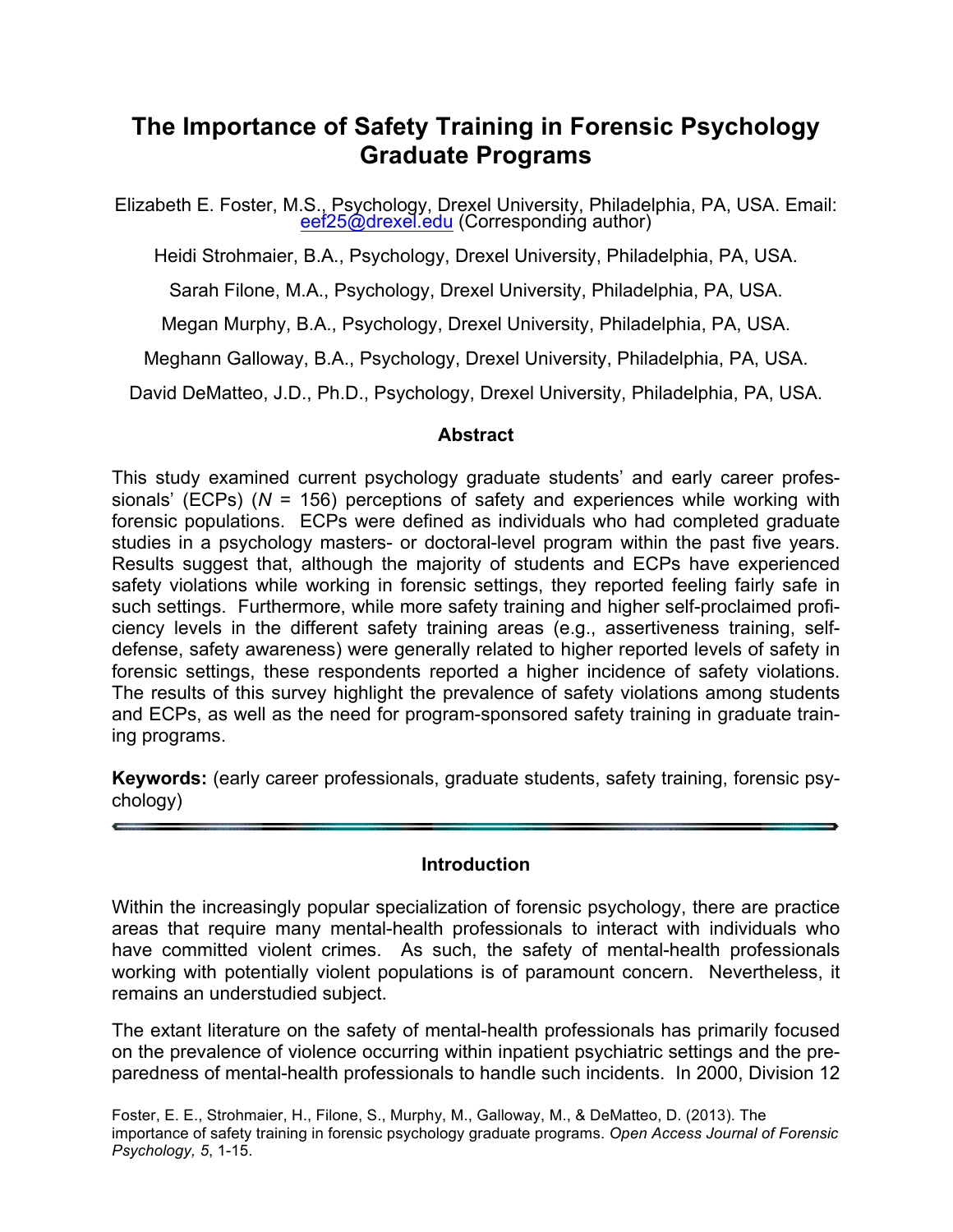(Society of Clinical Psychology) of the American Psychological Association (APA) convened a task force to examine education and training for addressing behavioral emergencies (APA, 2000). This task force concluded that, during their careers, as many as 40% of clinical psychologists may be assaulted by their patients. Other research suggests that between 24% and 40% of psychologists have been assaulted by patients (Guy, Brown, & Poelstra, 1990; Tryon, 1986). Generally, 81% of clinicians have been attacked by their patients, either verbally, physically, or through harassment, (Tryon, 1986). Estimates of the number of psychologists who have been stalked by patients typically range from 5%-13% (Gentile, Asamen, Harmell, & Weathers, 2002). However, a relatively recent survey of Australian psychologists revealed that 20% of respondents had been stalked by a patient for a period of at least two weeks (Purcell, Powell, & Mullen, 2005).

Although the literature regarding patient violence against psychologists is sparse, research regarding the prevalence of violence directed towards social workers has yielded similar findings. Survey research has uncovered high levels of violence directed towards social workers, and a recent survey suggests that patient assaults against social workers often go unreported (Macdonald & Sirotich, 2001). In addition, surveys of mental-health professionals suggest that safety training is inadequate or unavailable in the field. Corder and Whiteside (1996) found that an alarming majority of psychologists surveyed feel inadequately trained to address safety concerns in the profession, with only one-quarter of psychologists reporting that they had ever received any type of safety or violence-management training.

Of particular concern is that graduate students, who have less training than clinical psychologists, have an increased risk of being assaulted. Guy et al. (1990) found that the majority of reported patient assaults on clinicians occurred during graduate training or within the first five years following the completion of a graduate program. Researchers have speculated that early-career mental-health professionals are at a greater risk of assault because they may not realize violence potential, nor do they understand boundaries or how to defuse potential dangerous behaviors (Guy & Brady, 1998).

Given their higher risk of being assaulted, it is unsurprising that, like their professional counterparts, many psychology graduate students feel ill prepared to work with violent patients. One study designed to assess graduate psychology students' safety training and violence preparedness found that graduate students were unhappy with their violence-management training. These students also reported low confidence with regard to their abilities to work with potentially violent patients (Gately & Stabb, 2005). Similar findings have been reported in other studies. For example, Tryon's (2001) survey of school psychology graduate students revealed that only 23% of all students and 30% of advanced-level students reported feeling adequately prepared to handle a patient who may be violent. These findings are particularly concerning considering that violence preparedness training appears effective at reducing the severity and prevalence of dangerous incidents experienced by mental-health professionals. For example, Gately and Stabb (2005) observed positive correlations between perceptions of training and confidence in handling violent situations. Moreover, safety training has been found to reduce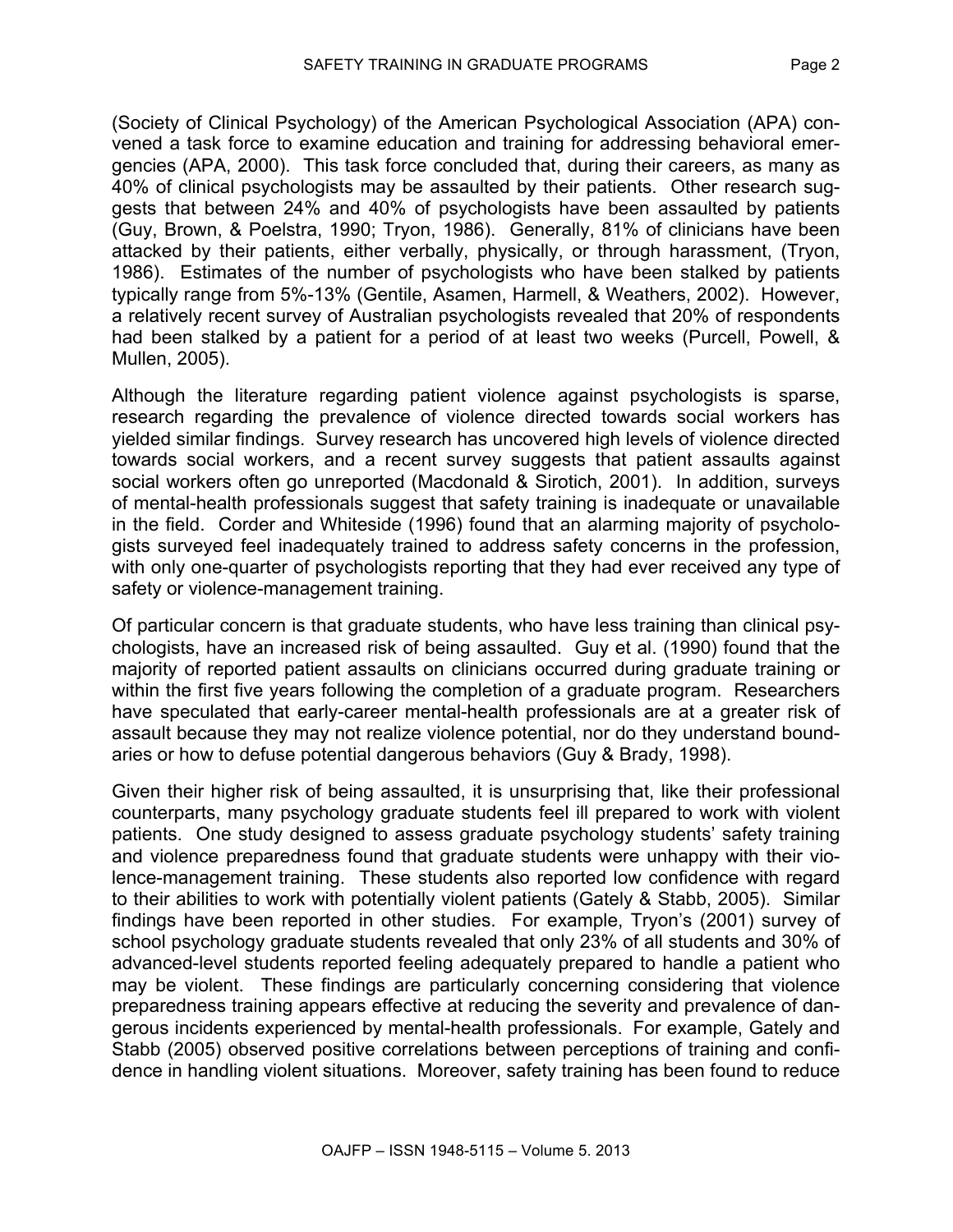the incidence of clinician-directed violence (Allen, McDonald, Dunn, & Doyle, 1997), as well as the detrimental emotional effects of such incidents on clinicians (McAdams & Foster, 1999).

In addition to the obvious physical dangers associated with patient assault, the effects of being victimized by a patient can have damaging psychological effects on mentalhealth professionals. Guy and colleagues (1990) found that therapists who had experienced assault were less likely than other therapists to work with potentially violent patients in the future. Jorgensen and Hartman (1997) observed that working in highrisk environments can lead to fear, stress, and burnout among mental-health practitioners. Serious long-term psychological consequences of patient assault have also been found to correlate with feelings of disempowerment, anxiety, fear, and depression (Littlechild, 2002). Importantly, less experienced practitioners—those most at risk for assault—appear especially vulnerable to the psychological consequences of patient violence.

## **Forensic Psychology**

According to the *Specialty Guidelines for Forensic Psychology* (American Psychological Association, 2012), forensic psychology can be defined as "professional practice by any psychologist working within any subdiscipline of psychology (e.g., clinical, developmental, social, cognitive) when applying the scientific, technical, or specialized knowledge of psychology to the law to assist in addressing legal, contractual, and administrative matters" (APA, 2012, p.1). Mental-health professionals within the field of forensic psychology often work with individuals who have had contact with the criminal justice system. Psychologists have noted that one risk factor for future violence is the presence of a criminal record or a history of violence (regardless of arrest history) (Louwe, Strydom, & Esterhuyse, 2005). Therefore, practitioners working primarily with this population may be particularly vulnerable to violence. The issue of safety training, which may reduce the incidence and deleterious effects of clinician assaults, is particularly salient for graduate students and early career professionals (ECPs) working in the field of forensic psychology.

A growing number of graduate programs in psychology offer specialization in forensic training. A recent survey by Burl et al. (2012) identified a total of 68 programs across 41 institutions that offer this unique training specialty. They also examined the core curriculum within graduate programs specializing in forensic psychology. Although numerous topics were covered (e.g., forensic assessment, victimology, juvenile offending), safety training and conflict resolution were *not* among the topics that generalized across programs (Burl et al., 2012). In fact, Magaletta, Patry, Dietz, and Ax (2007) reported that less than 25% of students in psychology graduate programs receive *any* formalized safety training prior to working in a correctional or forensic setting.

Although most students do not receive program-sponsored safety training in graduate school, they are often exposed to on-the-job safety training once they begin to work in correctional or forensic environments (Magaletta et al., 2007). Additionally, there are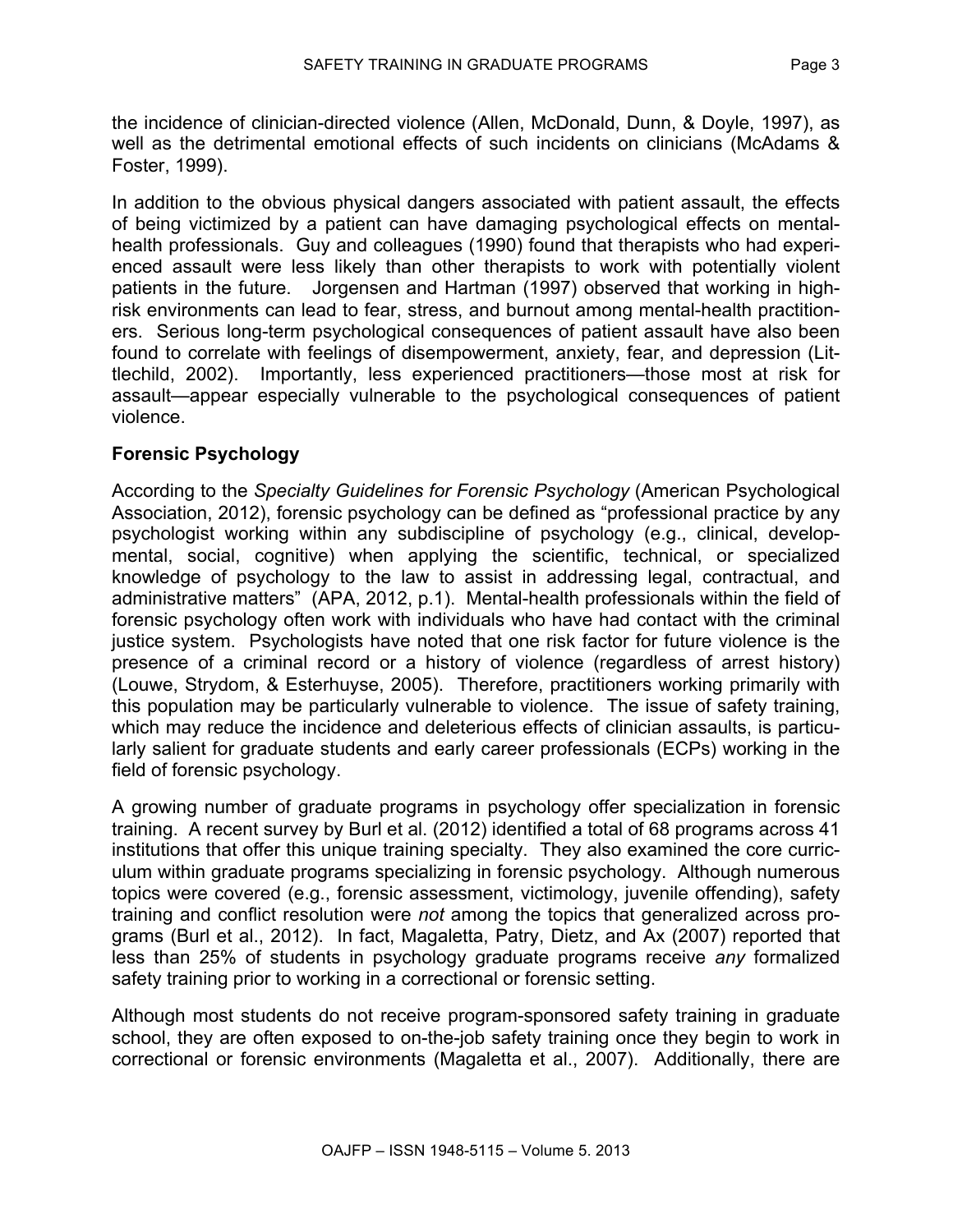many opportunities, especially through the Federal Bureau of Prisons, for students to gain practicum experiences in correctional settings during graduate school (Magaletta et al., 2011). However, the vast majority of graduate students do not receive programsponsored safety training.

#### **Study Purpose**

The prevalence of clinician-directed violence and the damaging effects of such incidents have been well documented within general clinical settings. Considering that ECPs are at a higher risk for assault than experienced professionals, and most vulnerable to the psychological impact of patient assaults, it is imperative to investigate the incidence of safety violations experienced by young mental-health professionals working with particularly dangerous populations. As such, the purpose of this study was to examine current psychology graduate students' and ECPs' perceptions of safety and experiences while working with forensic populations.<sup>1</sup> This study also examined the factors that influence their perceptions of safety. To our knowledge, this is the first study to examine safety perceptions and incidents of safety violations in burgeoning forensic mentalhealth professionals.

This study was derived from several basic intrinsic assumptions that we had about graduate students and ECPs. First, we believed that graduate students and ECPs feel unsafe working with criminally involved individuals. We also believed that graduate students and ECPs lack safety training. Finally, we believed that graduate students and ECPs experience a high number of safety violations. However, due to the exploratory nature of this research project and the dearth of research in this area our analyses were primarily exploratory.

#### **Methods**

#### **Respondents**

 $\overline{a}$ 

Respondents included 156 psychology graduate students and ECPs (32 males, 123 females, 1 unreported) with self-reported experience working in forensic settings. Respondents were eligible for this survey if they had worked or were currently working with forensic populations as part of graduate training. Respondents were asked about their graduation year or projected graduation year, which ranged from 2006 to 2016. The majority of respondents (62.8%) reported a graduation or projected graduation year between 2011 and 2014. Respondents were pursuing various degrees: Ph.D. (44.2%), Psy.D. (41.7%), Masters (10.3%), Joint Degree Programs (2.6%), Ed.D. (.6%), and Other (.6%). Respondent age ranged from 22 to 56 (*M* = 31.30, *SD* = 6.58). Respondents' self-reported race as Caucasian (83.3%), Asian (5.8%), Other (5.8%),

 $1$  Within forensic psychology, professionals may work with individuals who are or are not criminally involved. For the purposes of this survey, however, we were interested in examining ECPs' and graduate students' experiences working primarily with those who were involved with the criminal justice system.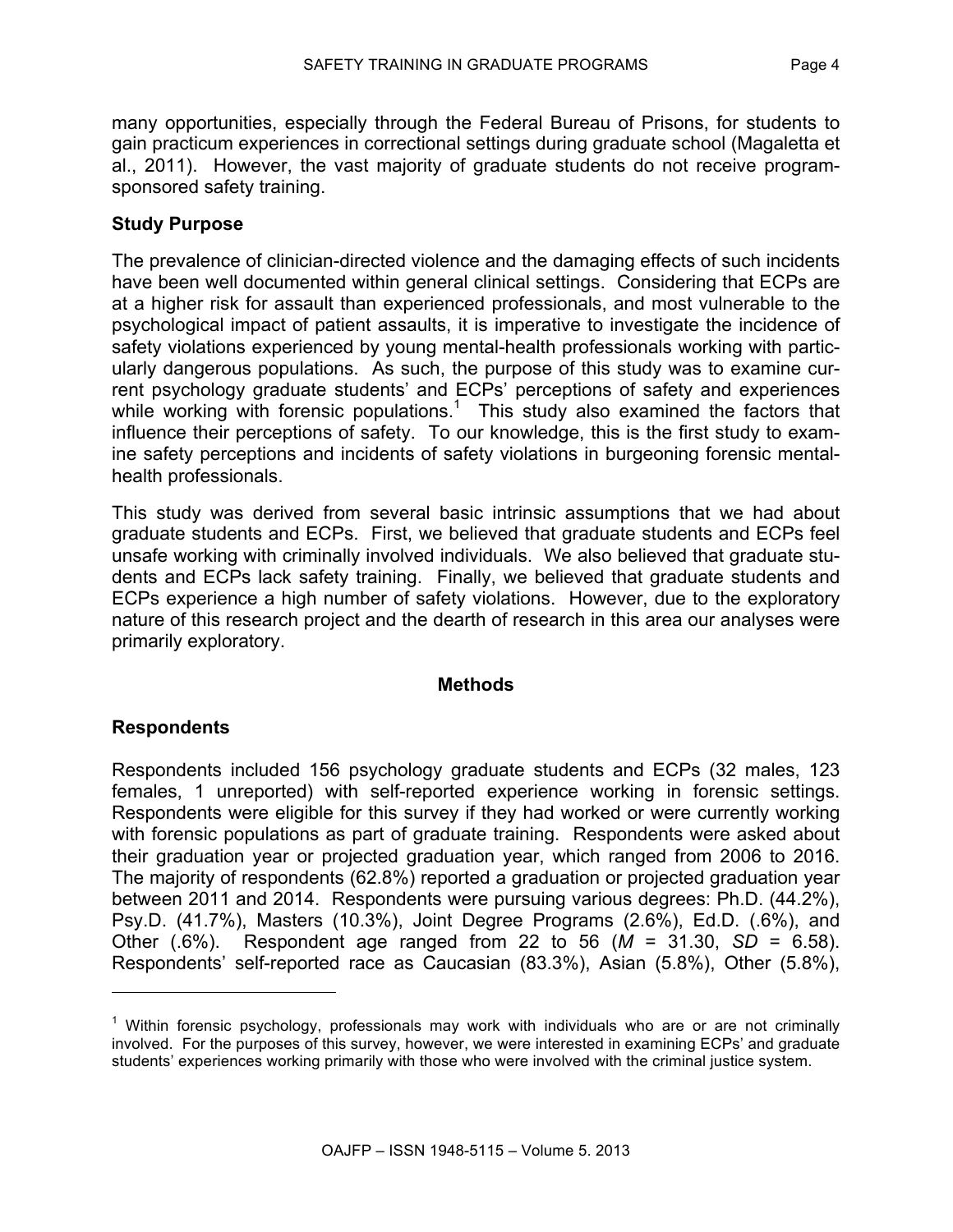African American (3.2%), and American Indian or Alaskan Native (1.3%); respondents' ethnicities were Hispanic or Latino (3.8%) and Non-Hispanic or Latino (94.9%) (1.3% of participants did not report their ethnicities).

## **Procedure**

ECPs and student members of the American-Psychology Law Society (AP-LS; Division 41 of APA) were contacted via the APLS email listserv and asked to complete an anonymous online survey. Interested individuals were directed to the Survey Monkey website and informed that the researchers were seeking current graduate students and ECPs (defined as those who had graduated within the past five years). Once the respondents completed the questionnaire, they were thanked for their participation.

#### **Materials**

The survey was created for the purposes of this research project only. The initial survey question stated, "As part of your graduate program, did you (or do you), work with forensic or correctional populations?" Respondents who answered "no" to this question were directed to an Internet page thanking them for their participation. Only respondents who answered affirmatively to this initial question were directed to the remaining survey questions.

The survey items consisted of questions regarding demographics (including a question about their year, or projected year, of graduation), experience working with forensic populations (inside and outside correctional facilities), safety-training background (both within and independent from their graduate program; self-defense, assertiveness, safety awareness, and "other"), and perceived or actual threats to safety sustained in forensic settings. Specifically, respondents were asked about incidents of physical, sexual, and verbal assaults and harassment. Responses were recorded on Likert scales, with 1 representing "never," 4 representing "sometimes," and 7 representing "always." Respondents were asked one open-ended question regarding the type of safety training they would recommend if they believed that graduate programs should offer safety training. The survey is available from the first author upon request.

#### **Results**

#### **Overall Perceptions of Safety**

Respondents were asked to rate how safe they felt in a variety of forensic settings on a Likert scale ranging from 1 to 7, with 1 indicating "extremely unsafe" and 7 indicating "extremely safe." In general, respondents indicated that they felt moderately to extremely safe working with offenders individually inside a locked correctional facility (*M* = 5.26; *SD* = 1.06); in a group setting inside a locked correctional facility (*M* = 5.12; *SD* = 1.19); individually outside a locked facility (*M* = 4.83; *SD* = 1.30); and in a group setting outside a locked facility (*M* = 4.82; *SD* = 1.36). A one-way between-groups ANOVA was conducted to determine if there was a significant difference in how respondents felt in these four settings. There was a significant effect for the different situations, *F* (3,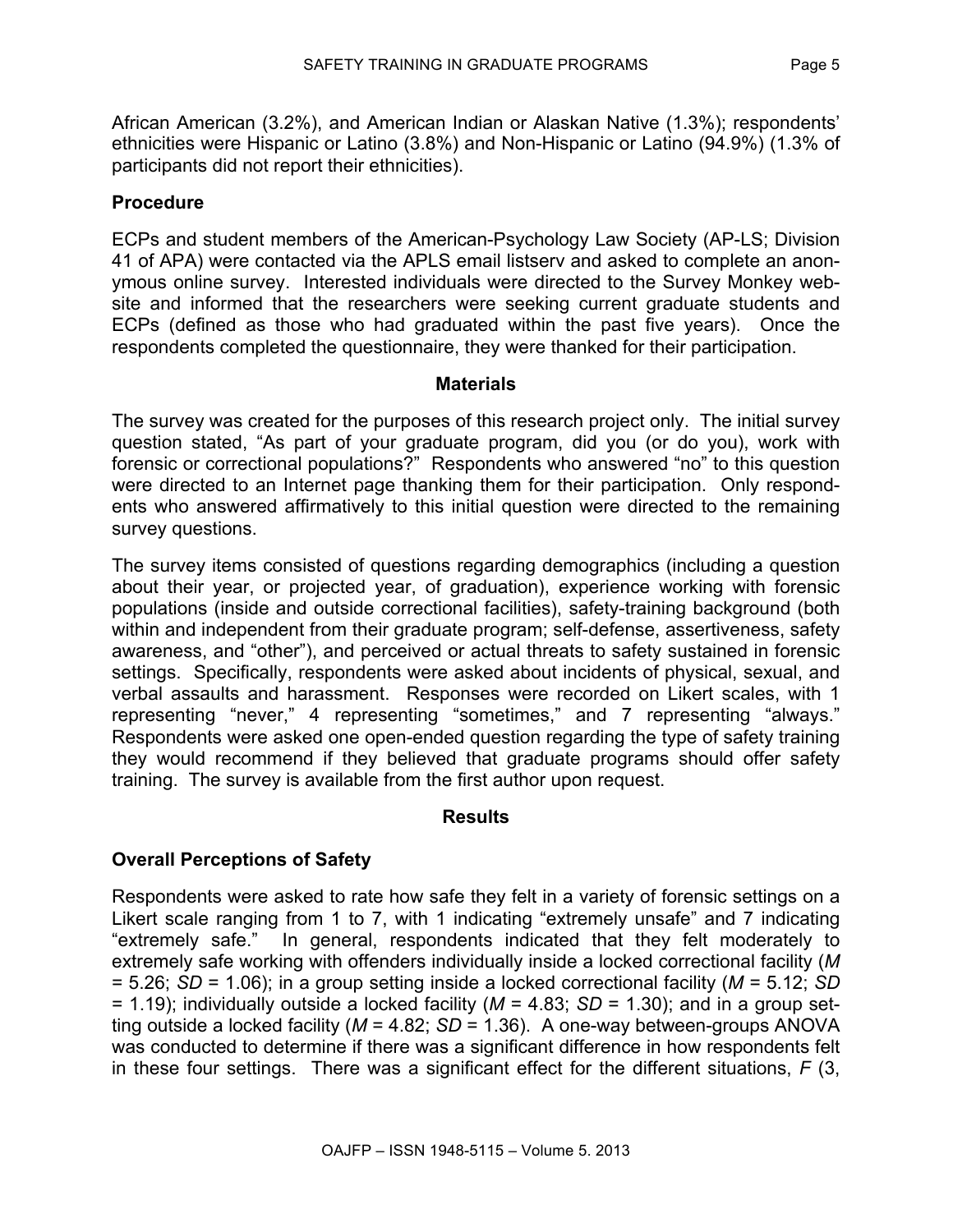$614$ ) = 4.86  $p$  < .005, eta squared = .02 (small effect size). Post-hoc comparisons using Tukey's HSD indicated that the mean score for working with offenders individually inside of locked correctional facilities significantly differed from the means scores of working with offenders individually and in a group outside of locked correctional facilities.

# **Overall Safety Violations**

We were also interested in examining how often respondents experienced certain kinds of threats and/or assaults while working with forensic populations. Overall, 96.2% of respondents reported experiencing at least some incidents of safety violations. To identify the most frequently experienced safety violations, we asked respondents to rate their prior experience with seven different types of incidents on a Likert scale, with 1 indicating "never" and 7 indicating "frequently."

In descending order of the most frequently reported violations, respondents noted that they experienced: "sexually inappropriate comments or gestures towards you or in your presence" (*M* = 3.55; *SD* = 1.83); "verbal intimidation" (*M* = 3.44; *SD* = 1.84); "physical intimidation tactics" (*M* = 2.51; *SD* = 1.58); "masturbation or exhibitionism in your presence" (*M* = 1.96; *SD* = 1.25); "threats against you or your family" (*M* = 1.91; *SD* = 1.38); "inappropriate sexual touching of your person"  $(M = 1.18; SD = 0.64)$ ; and "physical assault" (*M* = 1.17; *SD* = 0.73) (see Table 1).

| <b>Type of Safety Violation</b>                                                             | N of respondents who<br>reported at least some<br>incidents of safety viola-<br>tions | % of respondents who<br>reported at least some<br>incidents of safety viola-<br>tions |
|---------------------------------------------------------------------------------------------|---------------------------------------------------------------------------------------|---------------------------------------------------------------------------------------|
| Sexually Inappropriate<br><b>Comments or Gestures</b><br>Towards You or in Your<br>Presence | 131                                                                                   | 84.5%                                                                                 |
| <b>Verbal Intimidation</b>                                                                  | 127                                                                                   | 81.4%                                                                                 |
| <b>Physical Intimidation Tac-</b><br>tics                                                   | 99                                                                                    | 63.5%                                                                                 |
| <b>Masturbation or Exhibi-</b><br>tionism in Your Presence                                  | 78                                                                                    | 50.0%                                                                                 |
| Threats Against You or<br><b>Your Family</b>                                                | 65                                                                                    | 41.7%                                                                                 |
| <b>Inappropriate Sexual</b><br><b>Touching of Your Person</b>                               | 19                                                                                    | 12.2%                                                                                 |
| <b>Physical Assault</b>                                                                     | 13                                                                                    | 8.3%                                                                                  |

*Table 1.* Frequency of Self-Reported Safety Violations for Graduate Students and ECPs (Total *N* = 156)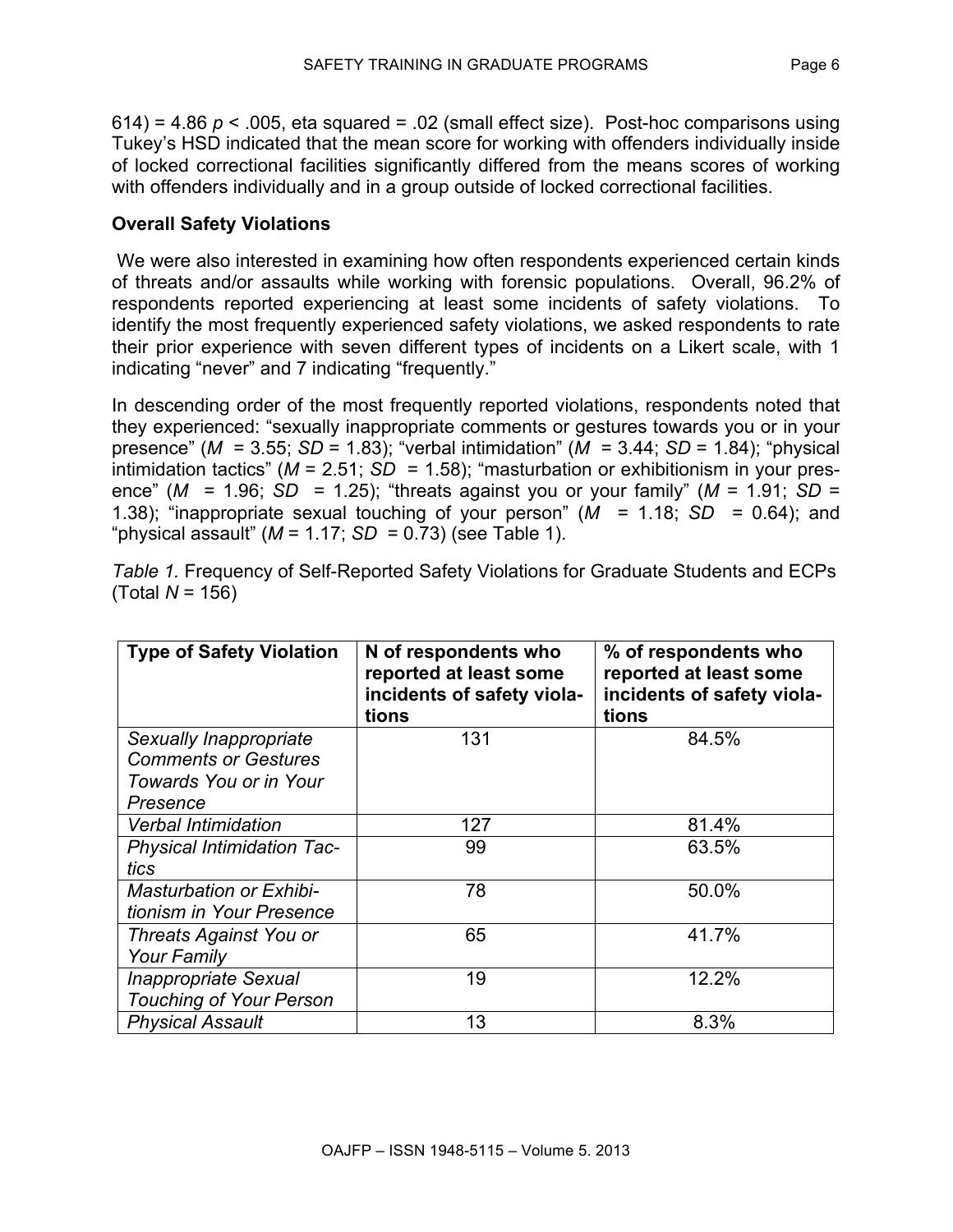# **Safety Training**

Twenty-two percent of respondents reported participating in a safety-related training as part of their graduate school program. Substantially more respondents (66%) reported that they had taken part in some type of safety training program outside of their graduate program. Participation in safety training inside and outside of graduate program was primarily similar across degree types (see Table 2).

| Highest Degree<br><b>Received</b><br><b>or</b><br><b>Pursuing</b> | N  | % of Respondents who   % of Respondents who<br>participated in Safety<br><b>Training</b><br><b>Inside</b><br>of <sub>l</sub><br><b>Graduate Programs</b> | participated in Safety<br>Outside<br><b>Training</b><br>of<br><b>Graduate Programs</b> |
|-------------------------------------------------------------------|----|----------------------------------------------------------------------------------------------------------------------------------------------------------|----------------------------------------------------------------------------------------|
| Ph.D.                                                             | 69 | 15%                                                                                                                                                      | 65%                                                                                    |
| Psy.D.                                                            | 65 | 28%                                                                                                                                                      | 69%                                                                                    |
| Master's                                                          | 16 | 19%                                                                                                                                                      | 63%                                                                                    |
| Joint Program                                                     | 4  | 50%                                                                                                                                                      | 50%                                                                                    |
| Ed.D.                                                             | 1  | 100%                                                                                                                                                     | 100%                                                                                   |
| Other                                                             | 1  | 100%                                                                                                                                                     | 100%                                                                                   |

*Table 2.* Breakdown of Safety Training by Degree

In general, respondents indicated that, outside of graduate school, they participated in self-defense (51.3%), assertiveness training (25.6%), safety awareness (57.7%), and "other" trainings (14.1%) (e.g., "non-violent crisis intervention training," "training in boundary issues," "firearms training," "gang education," "pressure point control tactics," "restraint training"). Respondents were also asked whether they believe safety training should be incorporated into forensic psychology graduate programs, and the majority (75.6%) endorsed the belief that graduate programs should offer some type of safety training. Respondents were asked to describe the types of training they recommended in an open-ended format. Some examples of their suggestions included crisis management, verbal de-escalation tactic, self-defense, and safety awareness.

# **Factors Influencing Perceptions of Safety and Safety Violations**

**Gender and safety.** Although men and women were almost equally likely to report prior experience with at least one safety violation (95.9% of women, 96.9% of men), interesting gender differences emerged with respect to the types of safety violations most frequently experienced. Specifically, women were significantly more likely than men to experience all types of violations of a sexual nature. For example, 89.4% of women but only 65.6% of men reported experiencing "sexually inappropriate comments or gestures,"  $\chi^2$  (6, *N* = 154) = 17.0, *p* = .005, *V* = .33 (medium effect size); and 14.6% of women but only 3.1% of men reported experiencing "inappropriate touching" while working with forensic populations,  $\chi^2$  (6, N = 155) = 8.91, p = .032, V = .24 (medium effect size). Moreover, women (*M* = 3.82, *SD* = 1.80) reported experiencing "sexually inappropriate comments or gestures towards you or in your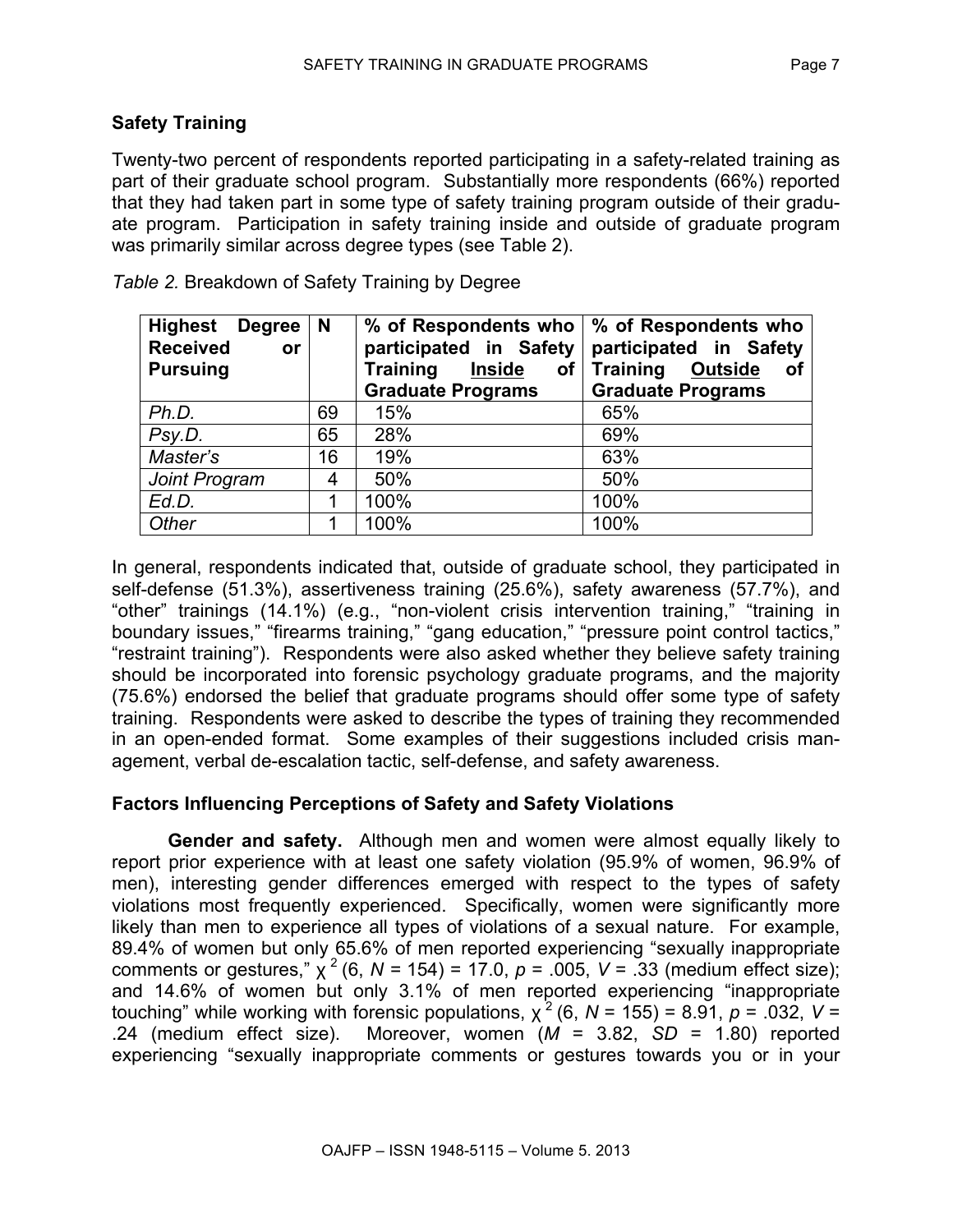presence" significantly more frequently than men  $(M = 2.50, SD = 1.57)$ ,  $t(152) = -3.79$ , *p* < .001, *d* =.78 (large effect size).

Although there were no statistically significant gender differences with respect to safety perceptions, setting type appears to moderate perceived safety. Specifically, in correctional settings, men and women reported equivalent levels of perceived safety. However, in community settings, men appeared to feel safer than women do. When working with offenders individually outside correctional facilities, women (*M* = 4.75, *SD* = 1.33) reported feeling less safe than men (*M* = 5.13, *SD* = 1.16), *t*(152) =1.44, *p* = .08, *d* = .30 (small effect size). Similarly, when working with groups of offenders outside correctional facilities, women (*M* = 4.74, *SD* = 1.45) endorsed feeling less safe than men (*M* = 5.10, *SD* = .91); *t(*74.28) = 1.68, *p* = .10, *d* = .30 (small effect size). 2



*Figure 1.* A Comparison of the Perceptions of Safety Between Genders

# **Safety Training and Perceptions of Safety**

l

Participation in certain types of safety training curricula also appears to impact perceptions of safety in particular settings. Specifically, respondents who took part in programsponsored safety training reported feeling safer working with a group of offenders inside of locked correctional facilities (*M* = 5.50, *SD* = 1.02) than respondents with no program-sponsored safety training (*M* = 5.02, *SD* = 1.21), *t*(153) = -2.12, *p* = .035, *d* = .43 (medium effect size). These findings were not replicated with respect to safety perceptions when working with offenders individually inside of locked correctional facilities, or with offenders outside of locked correctional facilities. Lastly, participation in community-based safety training did not impact perceptions of safety.

 $2$  An independent samples t-test was run; however, the assumption of equal variance was violated, and therefore, equal variances were not assumed when analyzing these results.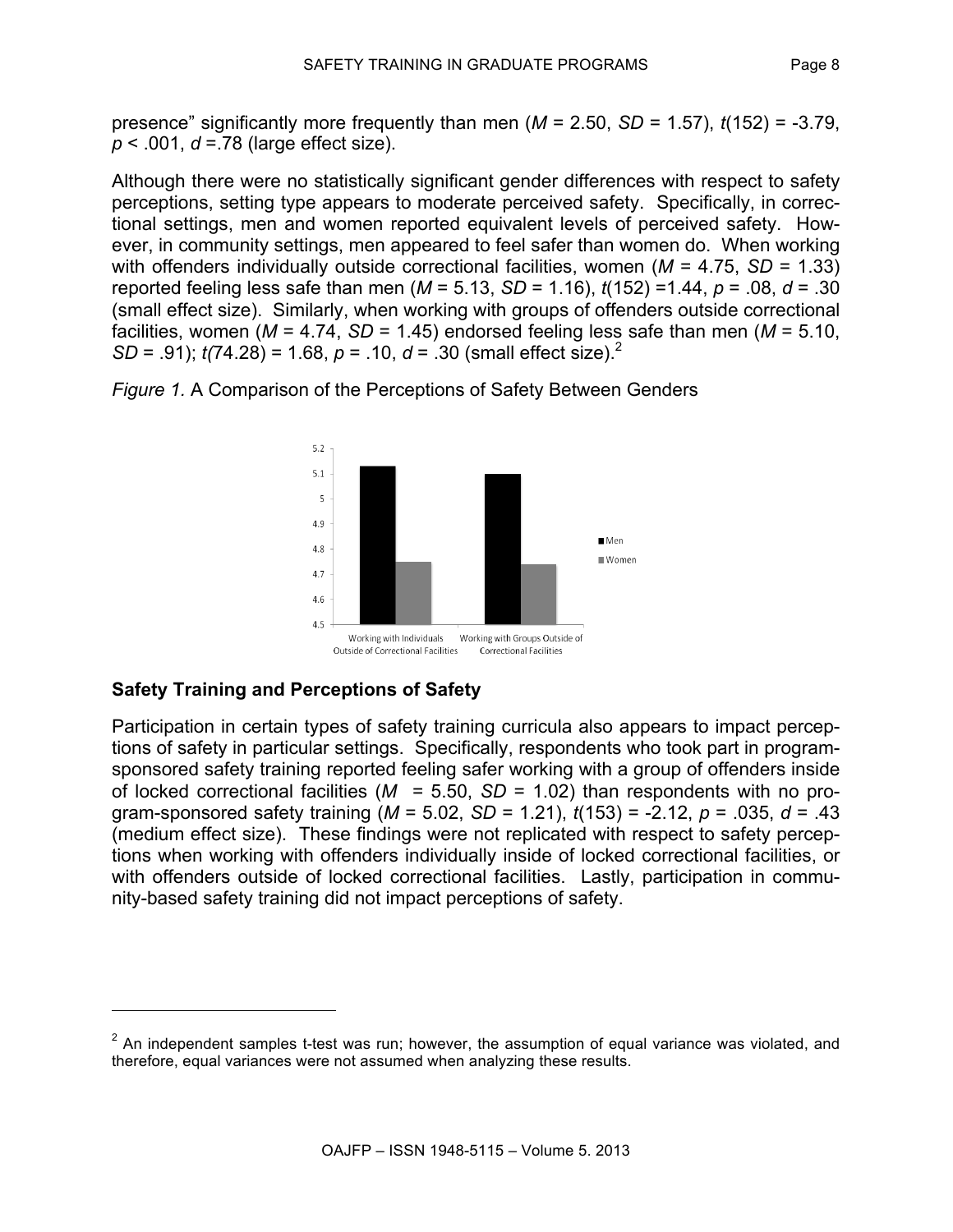**Safety training and safety violations.** Interestingly, completing safety-training courses outside of a graduate program was often correlated with higher incidence of safety violations. Specifically, respondents who completed safety training outside of graduate programs experienced more instances of safety violations than their peers who had taken no safety-training courses outside of a graduate program. In particular, they had more instances of "verbal intimidation" ( $M = 3.68$ ,  $SD = 1.76$  versus  $M = 2.96$ , *SD* = 1.92), *t*(154) = -2.34, *p* = .021, *d* = .39 (small to medium effect size); "threats against you or your family" (*M* = 2.09, *SD* = 1.39 versus *M* = 1.57, *SD* = 1.31) *t*(154) = - 2.27,  $p = 0.025$ ,  $d = 0.39$  (small to medium effect size); "masturbation" ( $M = 2.13$ , SD = 1.35 versus *M* = 1.62, *SD* = .95), *t*(139.77) = -2.71, *p* = .008, *d* = .44 (medium effect size); and "inappropriate sexual touching of your person" (*M* = 1.24, *SD* = .75 versus *M* = 1.06, SD = .31), *t*(148.23) = -2.20, *p* = .03, *d* = .031 (small effect size).

*Figure 2.* Frequency of Safety Violations for Respondents with and without Safety **Training** 



There were no statically significant differences in the number of safety violations experienced by respondents who had taken part in program-sponsored safety training compared to those who had not.

**Safety proficiency and perceptions of safety.** We requested information regarding respondents' self-proclaimed expertise levels in four types of safety trainings to examine whether their self-reported proficiency influenced their perceptions of safety and experience with actual safety violations while working with forensic populations. In the area of self-defense, 51.3% of respondents rated themselves as novices, 30.1% as intermediates, and 5.1% as experts. Regarding assertiveness training, 25% of respondents rated themselves as novices, 50.6% as intermediates, and 10.3% as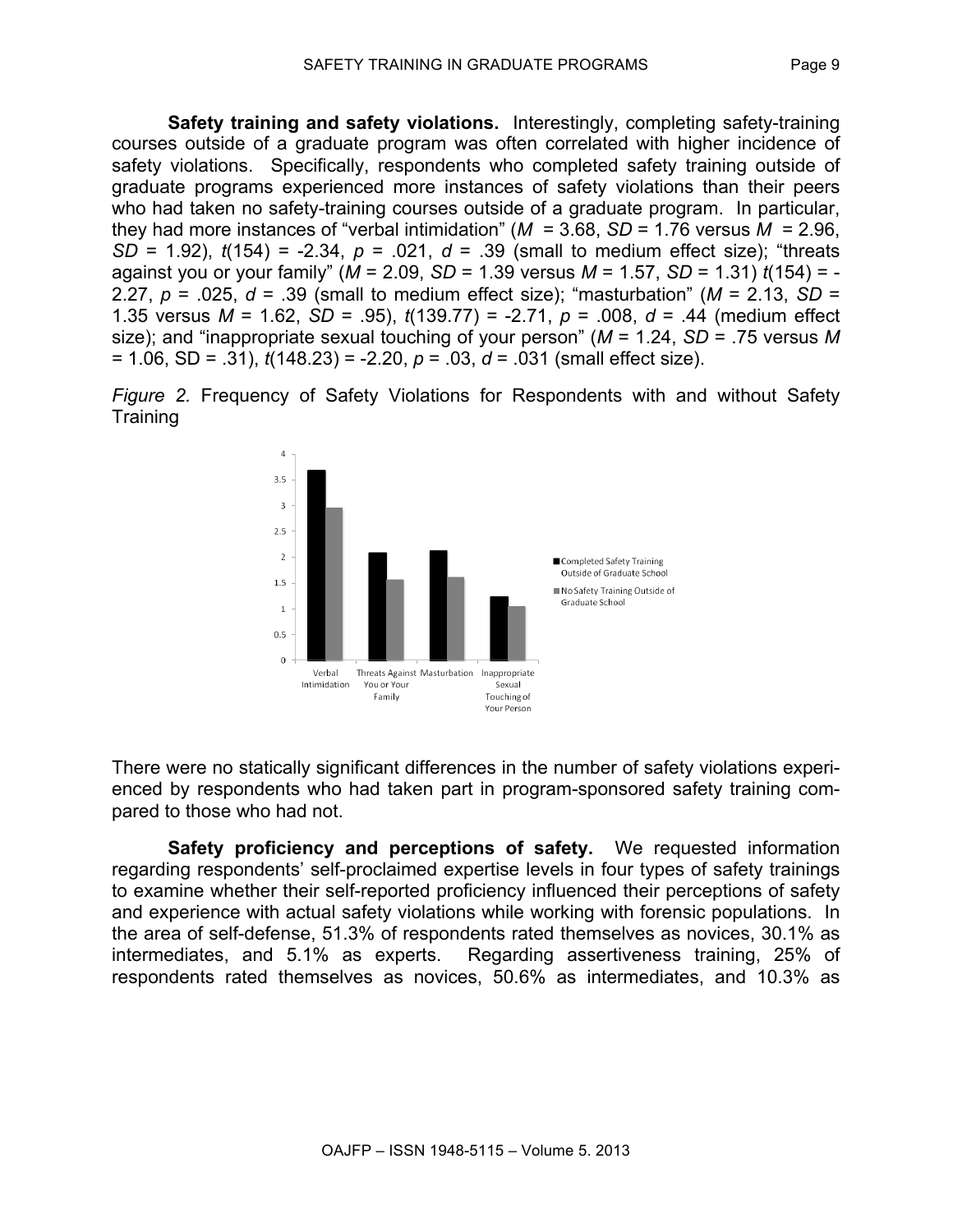experts. Finally, with respect to safety awareness, 14.1% rated themselves as novices, 58.3% as intermediates, and 19.2% as experts.<sup>3</sup>

Self-reported proficiency levels (novice, intermediate, and expert) in various types of safety training areas appeared to positively impact perceptions of safety when working in specific settings. There was a statistically significant difference among training levels in assertiveness training when working with a group of offenders outside of correctional facilities:  $F(3, 147) = 3.20$ ,  $p = .025$ ,  $\eta^2 = .06$  (medium effect size). Post-hocs (using Tukey HSD) revealed that, compared to their counterparts, respondents who considered themselves experts in assertiveness training (*M* = 5.50; *SD* = .97) felt significantly safer than novices ( $M = 4.37$ ;  $SD = 1.67$ ;  $p = .024$ ) when working with a group of offenders outside of correctional facilities.

Additionally, there was a significant difference between respondents with varying levels of training in safety awareness when working with groups of offenders inside of locked facilities,  $F(3, 150)$ = 3.80,  $p$ =.012,  $\eta^2$  = .07 (medium effect size). Post hocs using Tukey HSD revealed that respondents who considered themselves intermediates (*M* = 5.33; *SD* = .98) in safety awareness felt significantly safer than novices (*M* = 4.41; *SD* = 1.44; *p* = .006). Similarly, respondents who considered themselves experts (*M* = 5.17; *SD* = 1.00) in safety awareness felt significantly safer working with groups of offenders outside correctional settings than those who considered themselves novices (*M* = 4.14; *SD* = 1.70),  $F(3, 148) = 2.78$ ,  $p = .043$ ,  $\eta^2 = .05$  (small to medium effect size).

**Safety proficiency and safety violations.** Self-reported proficiency levels in various safety-training programs related to reported experiences with actual safety violations. Unexpectedly, individuals with higher self-reported proficiency levels generally reported a higher incidence of safety violations. With respect to self-defense, individuals who reported higher levels of proficiency also reported more safety violations,  $F(3, 78) = 2.87$ ,  $p = .042$ ,  $\eta^2 = .10$  (medium to large effect size). In particular, post-hoc analyses using Tukey HSD revealed that experts (*M* = 2.50; *SD* = 2.38) reported more instances of safety violations in the "other" (e.g. "physical posturing," receipt of graphic drawings and letters, death threats) category than novices (*M* = 1.16; *SD* = .91; *p* =.031) and intermediates (*M* = 1.09; *SD* = .42; *p* = .027).

When examining respondents' proficiency levels in assertiveness training, there were significant differences with regard to the frequency of "verbal intimidation," *F* (3, 150) = 7.60,  $p < .001$ ,  $\eta^2 = .13$  (large effect size); "threats against you or your family," *F* (3, 150) = 4.20,  $p = .007$ ,  $\eta^2 = .08$  (medium effect size); "masturbation or exhibitionism in your presence,"  $F$  (3, 150) = 3.62,  $p = .015$ ,  $\eta^2 = .07$  (medium effect size); and "physical intimidation tactics,"  $F(3, 150) = 7.58$ ,  $p < .001$ ,  $\eta^2 = .13$  (large effect size). The general trend was such that experts again reported more instances of safety violations than their counterparts in all categories except one ("inappropriate sexual touching of your per-

l

 $3$  The final area of safety training we asked to respondents to identify was in the category of "other."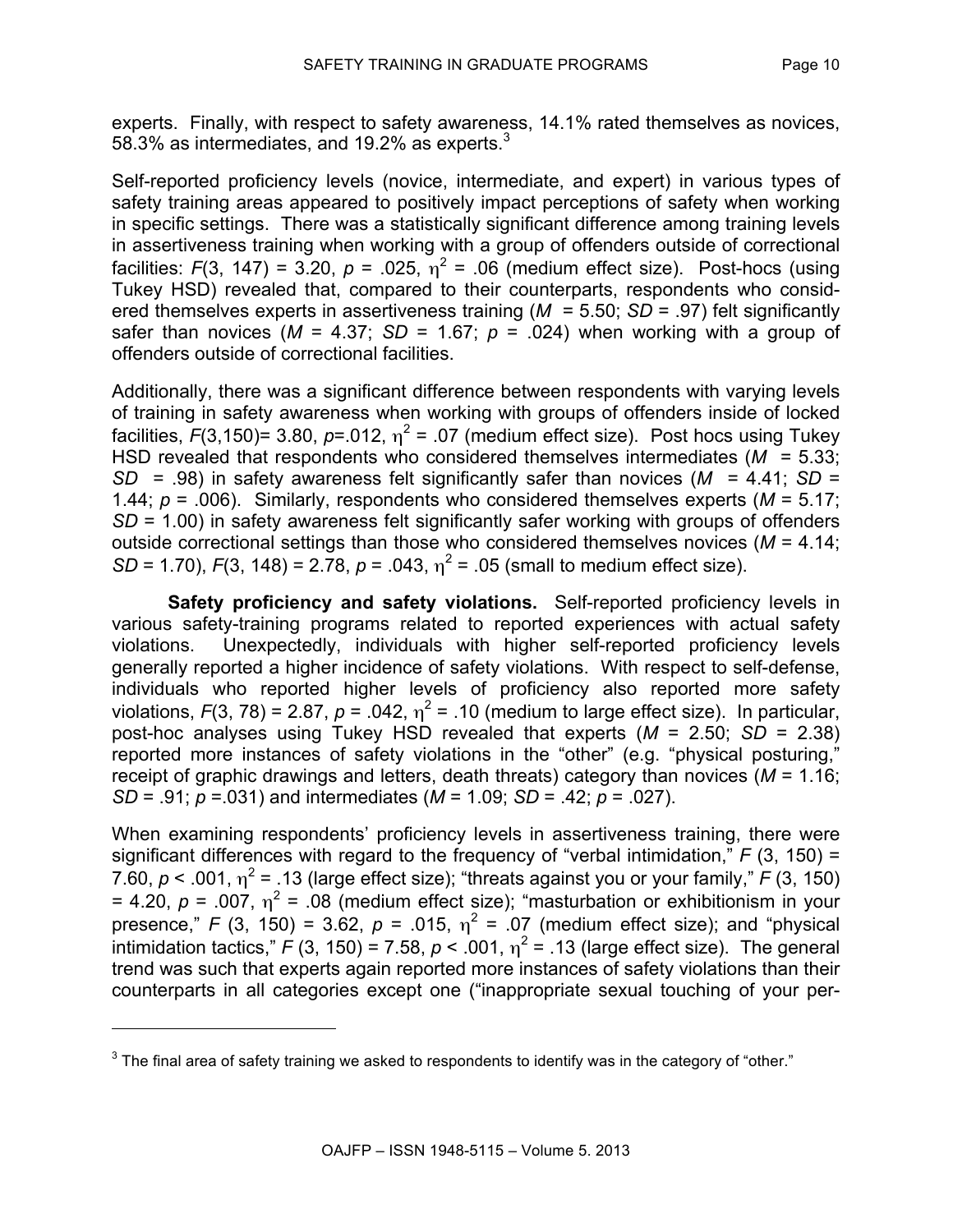son"). Post-hoc analyses using Tukey HSD revealed that experts (*M* = 5.06, *SD* = 1.39) reported significantly more instances of "verbal intimidation" than novices (*M* = 3.28, *SD* = 1.85; *p* = .003) and intermediates (*M* = 3.38, *SD* = 1.78; *p* = .003); significantly more instances of "masturbation of exhibitionism in your presence" (*M* = 2.75; *SD* = 1.39) than intermediates ( $M = 1.81$ ,  $SD = 1.12$ ;  $p = .02$ ); and significantly more instances of "physical intimidation tactics" ( $M = 3.56$ ,  $SD = 1.86$ ) than novices ( $M = 2.23$ ,  $SD = 1.58$ ,  $p = .016$ ).

Respondents' proficiency levels in safety awareness were also examined *F*(3, 151) = 5.63,  $p = 0.001$ ,  $\eta^2 = 0.10$  (medium to large effect size). Again, post-hoc analyses using Tukey HSD revealed that experts reported significantly more instances of "verbal intimidation," (*M* = 4.37; *SD* = 1.61) than intermediates (*M* = 3.33; *SD* = 1.81; *p* = .029).

Finally, for proficiency level in the other category, respondents' level of proficiency related to their safety violations,  $F(3, 54) = 5.72$ ,  $p = .002$ ,  $\eta^2 = .24$  (large effect size). In particular, according to post-hoc analyses (using Tukey HSD), intermediates (*M* = 3.00; *SD* = 1.67) reported significantly more incidents of "masturbation or exhibitionism in your presence" than novices (*M* = 1.20; *SD* = .45; *p* = .018).

#### **Discussion**

This study examined the safety perceptions and experiences of psychology graduate students and ECPs working with criminal populations. Our assumptions prior to this study were that graduate students and ECPs feel somewhat unsafe in certain forensic settings, and that they experience a relatively high rate of actual safety violations in forensic settings due, in part, to their lack of experience and minimal safety training. Additionally, we expected those with relatively more safety training would experience fewer safety violations than those with no safety training while working in a forensic setting.

Results from our study suggest that the majority of graduate students and ECPs feel moderately to extremely safe while working with offenders individually or in groups inside a locked correctional facility. However, they feel slightly less safe working with these populations outside of a locked facility. Reasons for feeling safer inside a correctional facility rather than outside were not formally explored, but likely include the increased level of supervision, presence of more support staff, and standardized safety protocols. Additionally, graduate students and ECPS might feel relatively safer while working in locked correctional facilities because their potentially dangerous patients are incarcerated, rather than in the community.

Furthermore, we found that psychology graduate students and ECPs experience high rates of safety violations, although the severity of these violations varied among respondents. The majority of students experience at least one safety violation while working in their chosen field. Notably, 66% of men and 89% of women experienced sexually inappropriate comments or gestures directed towards them on at least one occasion. Verbal intimidation was the second most frequently reported safety violation,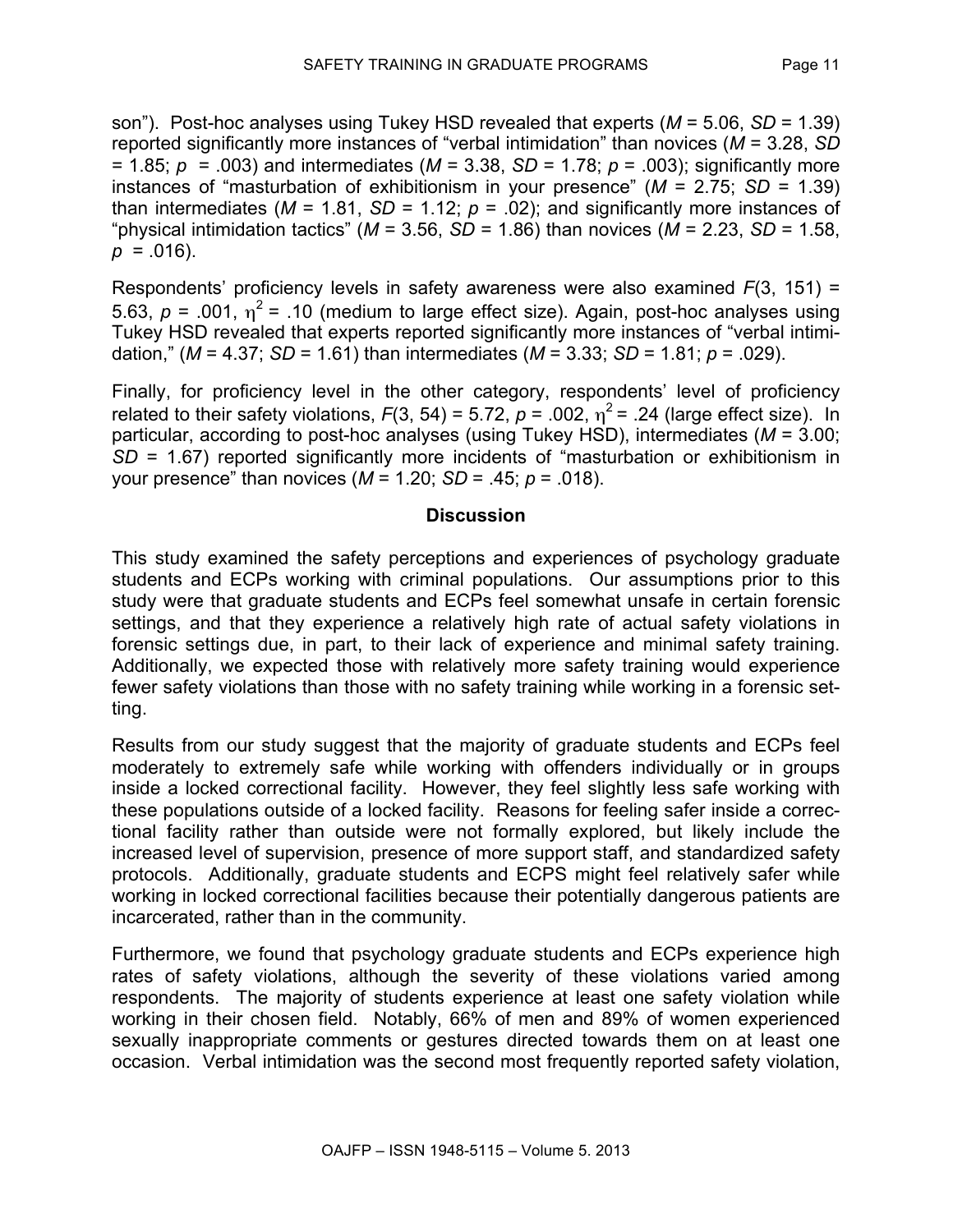with 81% of men and 81% of women reporting this type of violation. The high incidence of safety violations is particularly surprising considering that the majority of respondents reported feeling moderately to extremely safe working in forensic settings. These findings highlight that graduate student and ECP safety is a concern even when these individuals report feeling safe.

Next, we considered whether safety training decreased the incidence of actual safety violations. Respondents with safety training experiences outside of graduate school reported a *higher* incidence of safety violations in three specific areas (verbal intimidation, masturbation, and inappropriate sexual touching) than respondents with no safety training. Possible explanations for this finding include the potential for respondents to seek out training after experiencing safety violations and an increased awareness of possible safety violations as a result of training. Additionally, it is possible that respondents working in higher risk settings sought out safety training, or those respondents with more advanced safety training felt more competent to put themselves in higher risk situations. It is also possible that higher risk settings are more likely to provide safety training. More research in this area is warranted.

Perhaps the most useful finding from this study was that the majority of graduate students and ECPs working in forensic settings expressed a desire for formal safety training as part of their graduate curriculum. Forensic graduate programs should consider implementing formal safety training—especially considering the prevalence of safety violations and desire for training among graduate students and ECPs. Although logistically it may be challenging for forensic psychology graduate programs to add more training to their curriculum, safety training appears to be a topic that is not only practical, but also desirable. Furthermore, graduate programs may not need to include an entire course on safety training; an optional seminar or lecture could help bolster students' awareness of some of the challenges that may arise with regard to their safety. Safety is a concern inherent in working in the field of forensic psychology, as demonstrated by the results of this survey, and graduate programs should acknowledge the possible dangers students face working with forensic populations.

Results from our study suggest that graduate students and ECPs who received formal safety training generally felt safer in forensic settings. The present study did not focus on the types of training that would be most effective in specific forensic settings. Future research should investigate whether certain types of training (de-escalation, assertiveness, physical holds, etc.) are more appropriate and effective in certain settings. Regardless of the type of training, it is clear that graduate students and ECPs want safety training as part of their formal graduate school curriculum and that actual safety violations are a real risk facing graduate students and ECPs. Future research should also be conducted to determine if the types of safety violations differ systematically based on the type of forensic population. Finally, future research should examine how varying demographic information of the patients (i.e. gender, age) may impact safety perceptions of graduate students or ECPs.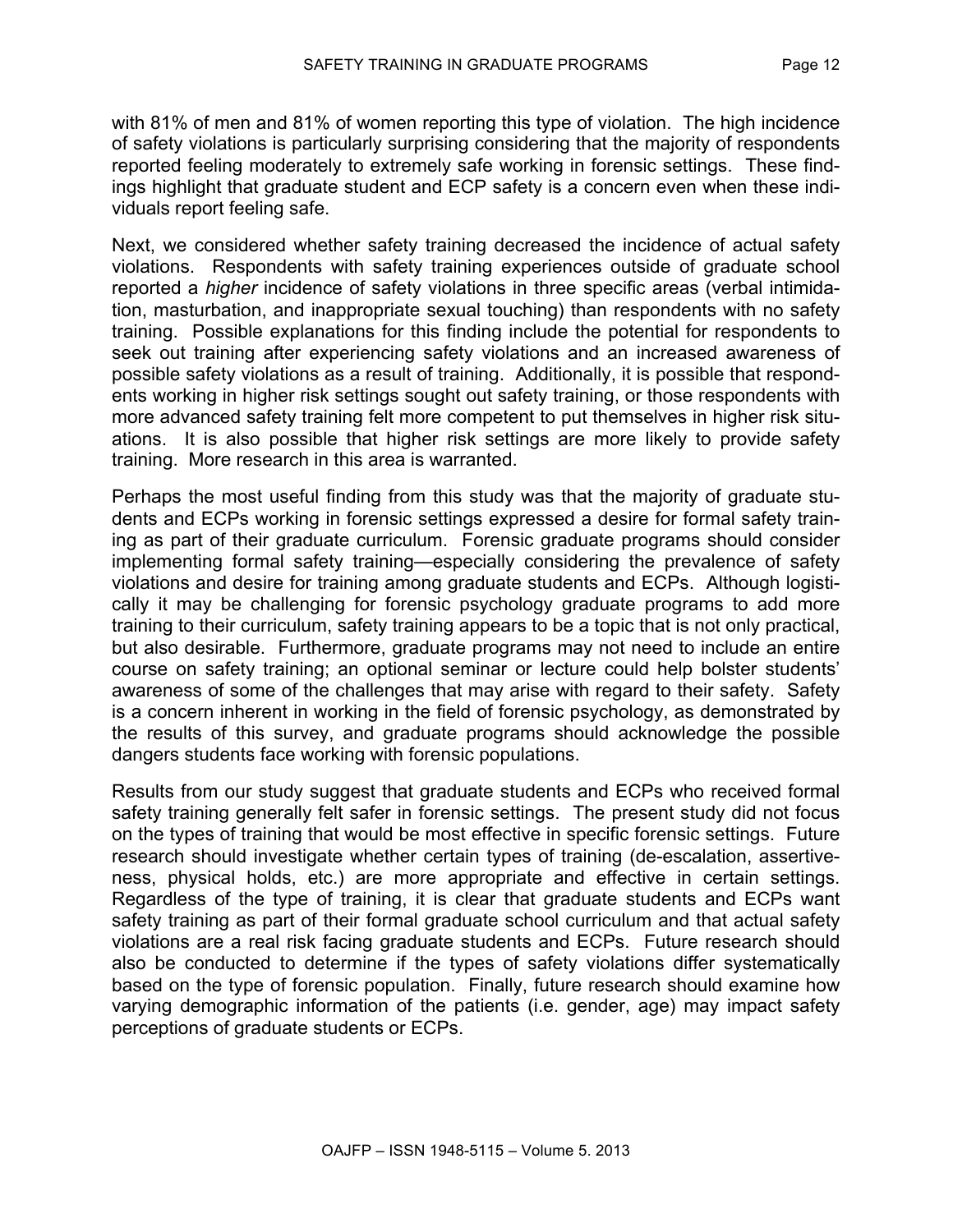This study had several limitations. First, as it was exploratory, many of the questions on the survey were broad and included an "other" category that was not easily coded or analyzed. Similarly, the terms "safety violations" and "safety trainings" were intentionally broad. Next, we did not collect demographic variables regarding the forensic populations with which respondents worked (e.g., juvenile, female, violent, non-violent). Additionally, the survey did not define whether patients or other staff committed the safety violations. Although it was anticipated that patients initiated the majority of violations, it is possible that respondents were including "staff on staff" assault experiences. Furthermore, due to the large number of analyses we conducted, it is possible that we found significant results due to the increased chance of making a Type 1 error. Finally, there were limitations regarding our sample. The sample we used was limited to AP-LS members. Although AP-LS is the flagship organization for forensic mental-health professionals, the membership may not be representative of professionals working in forensic settings who are not AP-LS members. We also do not have an accurate estimate of how many ECPs and graduate students are members of AP-LS, and therefore, we were unable to estimate our response rate.

#### **Conclusion**

Previous research suggests that graduate students and ECPs are at increased risk of safety violations while working in a forensic setting. Our results appear to corroborate this finding. We found that graduate students and ECPs working in forensic settings experience high rates of safety violations. Furthermore, our research shows that, although ECPs and graduate students may enter forensic settings with confidence regarding their safety, they lack training in handling safety violations if and when they occur. As a result, it would be useful for students and ECPs to have an opportunity to pursue training in this area.

The majority of graduate level forensic psychology programs do not provide formal safety training as part of the curriculum (Burl et al., 2012). This is alarming considering the high prevalence of safety violations among graduate students and ECPs and the desire for such training. Many graduate students and ECPs seek out safety training from other sources. However, this is likely not sufficient because the overwhelming majority of respondents still believe that forensic psychology training programs should offer safety training as part of their curriculum. Additionally, graduate programs may find themselves liable should their students experience any form of safety violations, whether it be physical or verbal. The findings of this study clearly indicate that forensic psychology training programs should be encouraged to seriously consider the risk of safety violations and incorporate formal safety training into their curricula.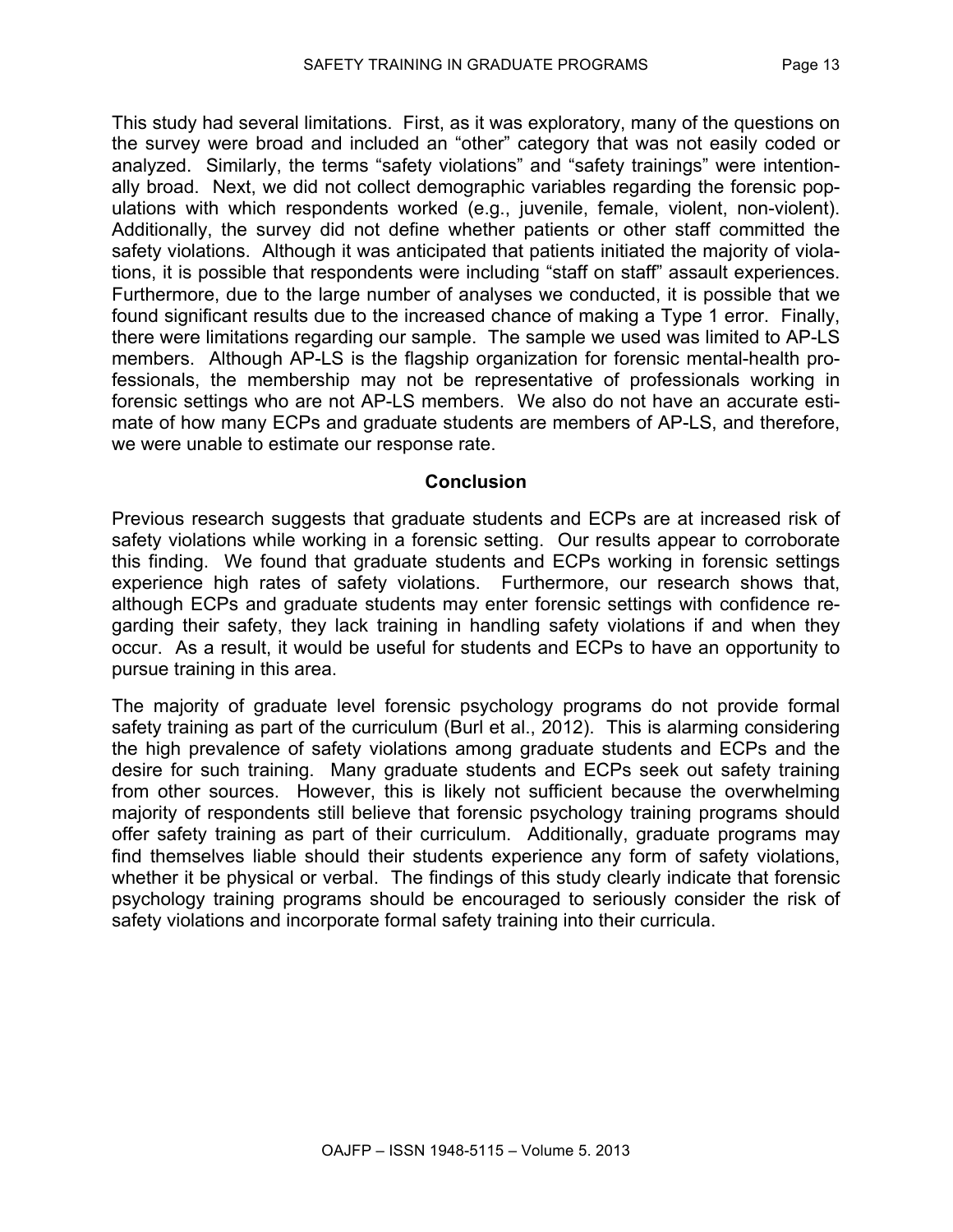## **References**

- Allen, D., McDonald, L., Dunn, C., & Doyle, T. (1997). Changing care staff approaches to the prevention and management of aggressive behaviour in a residential treatment unit for persons with mental retardation and challenging behaviour. *Research in Developmental Disabilities, 18,* 101–112. doi: 10.1016/S0891- 4222(96)00043-1
- American Psychological Association. (2000). Division 12, section VII report on education and training in behavioral emergencies. Retrieved February 23, 2012, from http://www.apa.org/divisions/div12/sections/section7/tfreport.html
- American Psychological Association (2012). Specialty guidelines for forensic psychology. *American Psychologist,* Online First Publication*.* doi: 10/1037/a0029889
- Burl, J., Shah, S., Filone, S., Foster, E., & DeMatteo, D. (2012). A survey of graduate training programs and coursework in forensic psychology. *Teaching of Psychology, 39,* 48-53. doi: 10.1177/0098628311430313
- Corder, B. F., & Whiteside, R. (1996). A survey of psychologists' safety issues and concerns. *American Journal of Forensic Psychology, 14*, 65-72
- Gately, L. A., & Stabb, S. D. (2005). Psychology students' training in the management of potentially violent clients. *Professional Psychology: Research and Practice, 36*, 681-687. doi: 10.1037/0735-7028.36.6.681
- Gentile, S. R., Asamen, J. K., Harmell, P.H., & Weathers, R. (2002). The stalking of psychologists by their clients. *Professional Psychology: Research and Practice, 33*, 490-494. doi: 10.1037//0735-7028.33.5.490
- Guy, J. D., & Brady, J. L. (1998). The stress of violent behavior for the clinician. In P. M. Kleepies (Ed.), *Emergencies in mental health practice: Evaluation and management* (pp. 398*–*417)*.* New York: Guilford Press.
- Guy, J. D., Brown, C. K., & Poelstra, P. L. (1990). Who gets attacked? A national survey of patient violence directed at psychologists in clinical practice. *Professional Psychology: Research and Practice*, *21*, 493–495. doi: 10.1037/0735- 7028.21.6.493
- Jorgensen, J. D., & Hartman, P. M. (1997). *Social work in juvenile and criminal justice settings* (2nd ed.). Springfield, IL: Charles C Thomas.